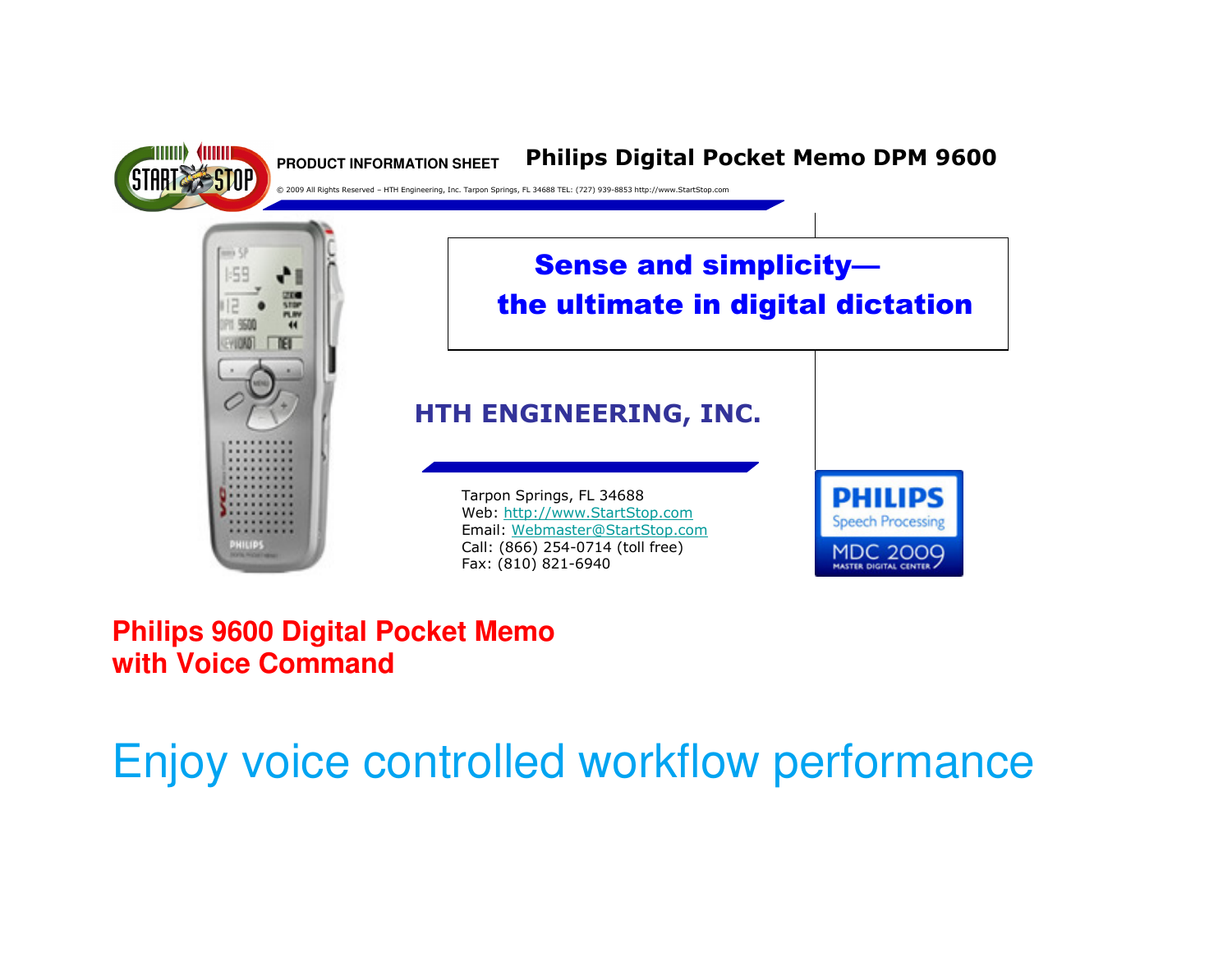

### Philips Digital Pocket Memo DPM 9600

© 2009 All Rights Reserved – HTH Engineering, Inc. Tarpon Springs, FL 34688 TEL: (727) 939-8853 http://www.StartStop.com

The Philips Digital Pocket Memo 9600 series sets new standards in advanced functionality and style. Voice commands, on-board file encryption and password protection are but a few of the powerful features of the 9600. The ergonomic design lends itself to unparalleled user friendliness to create dictations, and the intuitive controls are easy to use. Coupled with SpeechExec Pro Dictate, the network-based dictation software and a docking station for uploading your files, the new 9600 is the ultimate in digital dictation.

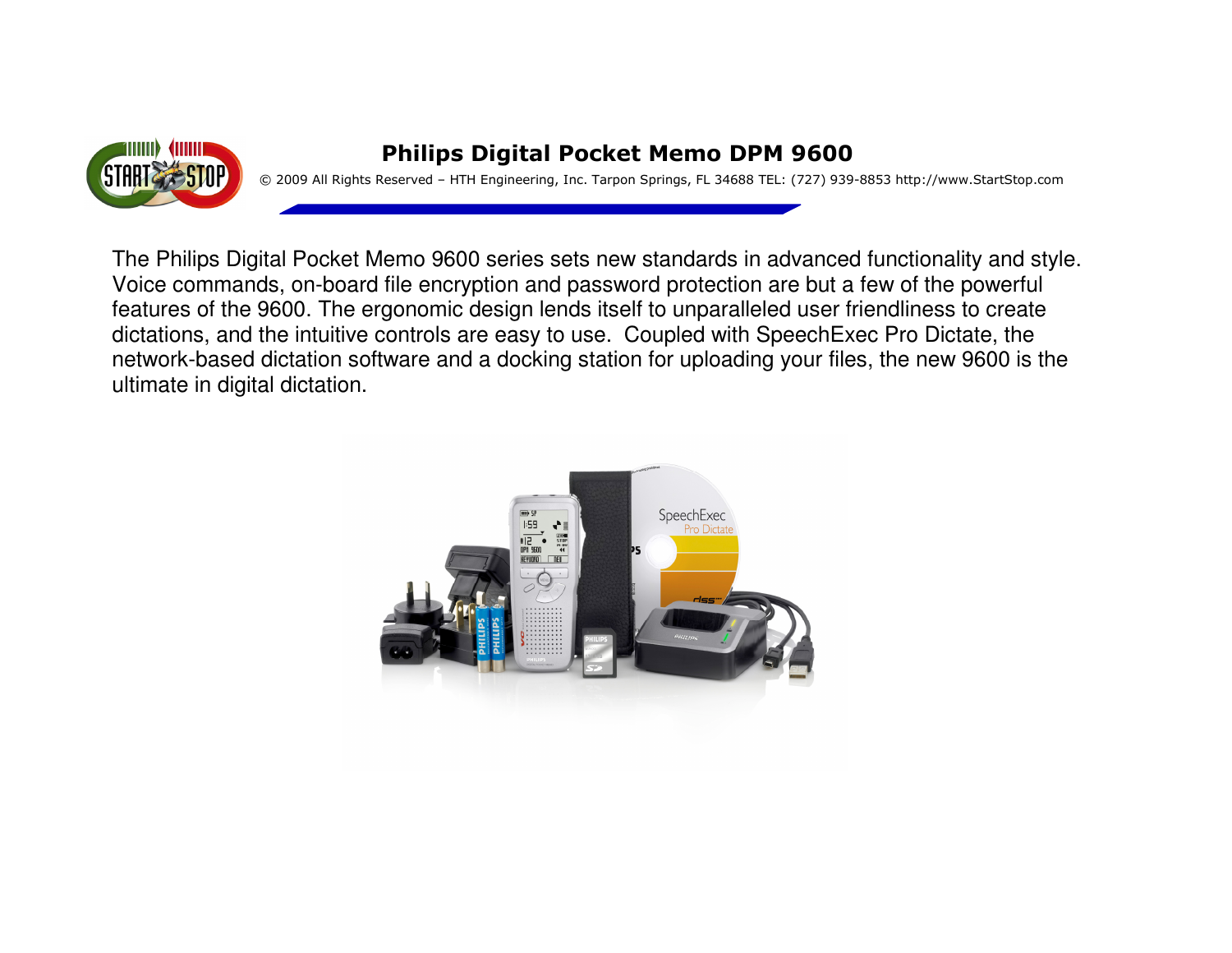

peec h2009 All Rights Reserved – HTH Engineering, Inc. Tarpon Springs, FL 34688 TEL: (727) 939-8853 http://www.StartStop.com

# Philips Digital Pocket Memo DPM 9600

### **Easy to experience**

- Fast charging via USB keeps you productive
- New ergonomic design with large graphical LC display
- 4-position slide switch for single-handed operation

## **Designed around you**

- Robust metal casing for extra durability
- Voice-activated recording mode for hands-free dictation
- Visual indicators for record status and record-level indicator

### **Advanced**

- File encryption prevents unauthorized access
- DSS-Pro file encoding insures crystal-clear recording quality
- Voice commands, indexing, password protection and one-touch key assignment for more recording efficiency, and 'Smart' buttons give you more intuitive menu choices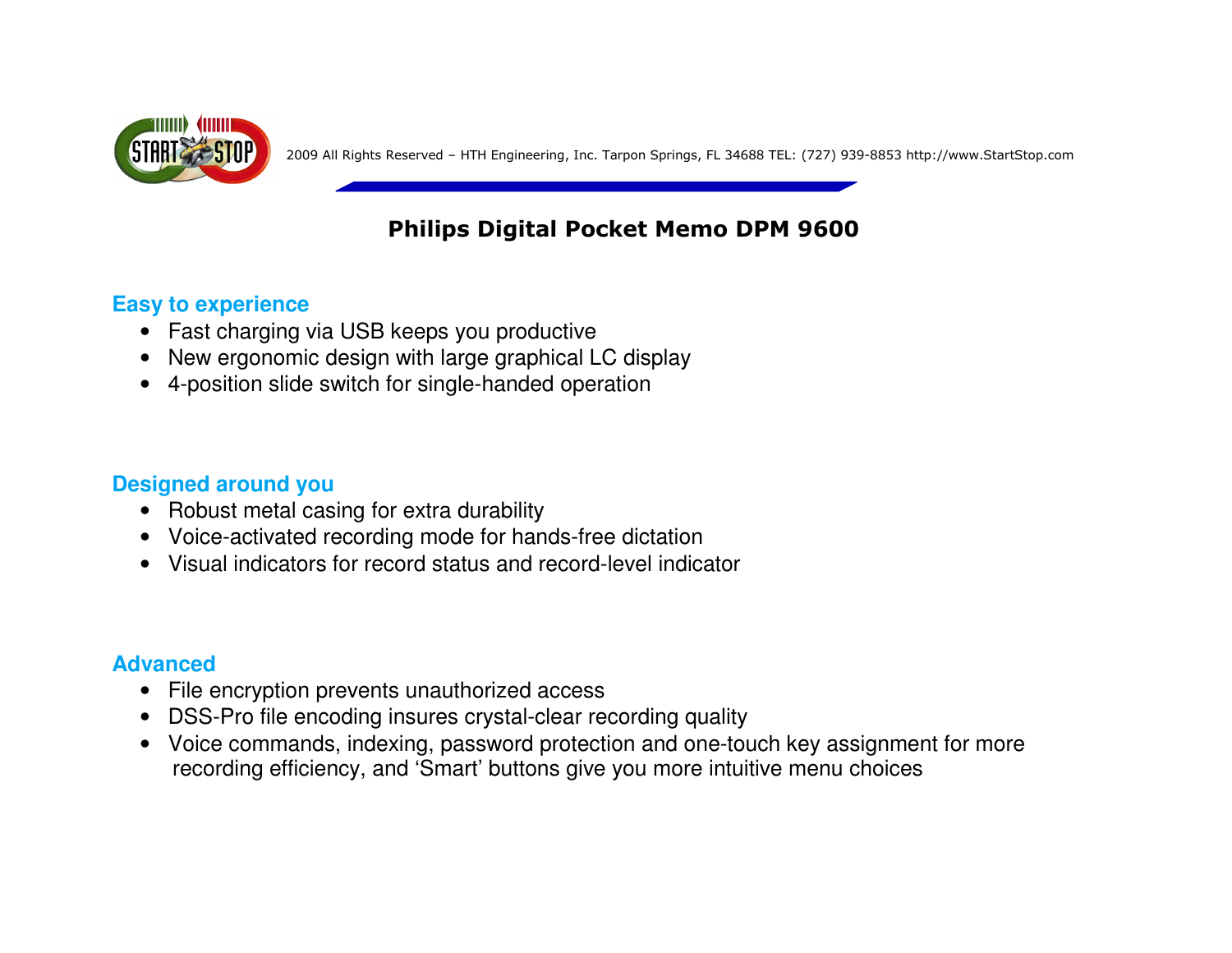### **Product highlights**

### **File encryption and PIN**

 Security and confidentiality is insured through file encryption. Voice files can be real-time encrypted and passwordprotected to prevent unauthorized access. Another level of privacy is insured through personal user key codes, making the 9600 the first HIPAA-compliant recorder on the market.

# **SpeechExec Pro Dictate** ©

 SpeechExec Pro Dictate, the network-based dictation software, facilitates the sharing and archiving of dictations and streamlines communication between author and transcriptionists. It includes advanced features such as file encryption and integration with legal and medical IT systems.

### **Smart' Buttons**

 Two smart buttons let you scroll through menu options and quickly make selections. Navigating through the menu to assign work types and other commands is fast and intuitive.

### **USB Fast-Charge**

 The Digital Pocket Memo 9600 can be quick-charged through the USB connection to your PC. This gives you the assurance that your recorder will always be ready to work when you are.

### **Voice Commands**

Assign job data such as keywords simply by speaking them. This increases efficiency and minimizes errors.

### **Large Display**

 A large graphical display lets you view all file information, such as the client name, keywords, length of dictation, position within the file, and other vital information at a glance. A backlit display lets you view all information, even in poor lighting conditions.

### **Digital Speech Standard (.dss)**

 The .dss file format is the international standard for professional speech processing. Offering outstanding audio quality for recorded voice, .dss files allow a high compression rate, reduce file size, network traffic and required storage capacity. The format also allows additional information, such as client/patient name, document type too be stored in the file header, further facilitating file organization. The .dss Pro format is an extension to the .dss format that supports file encryption to protect confidential dictation data and optimizes speech recognition results.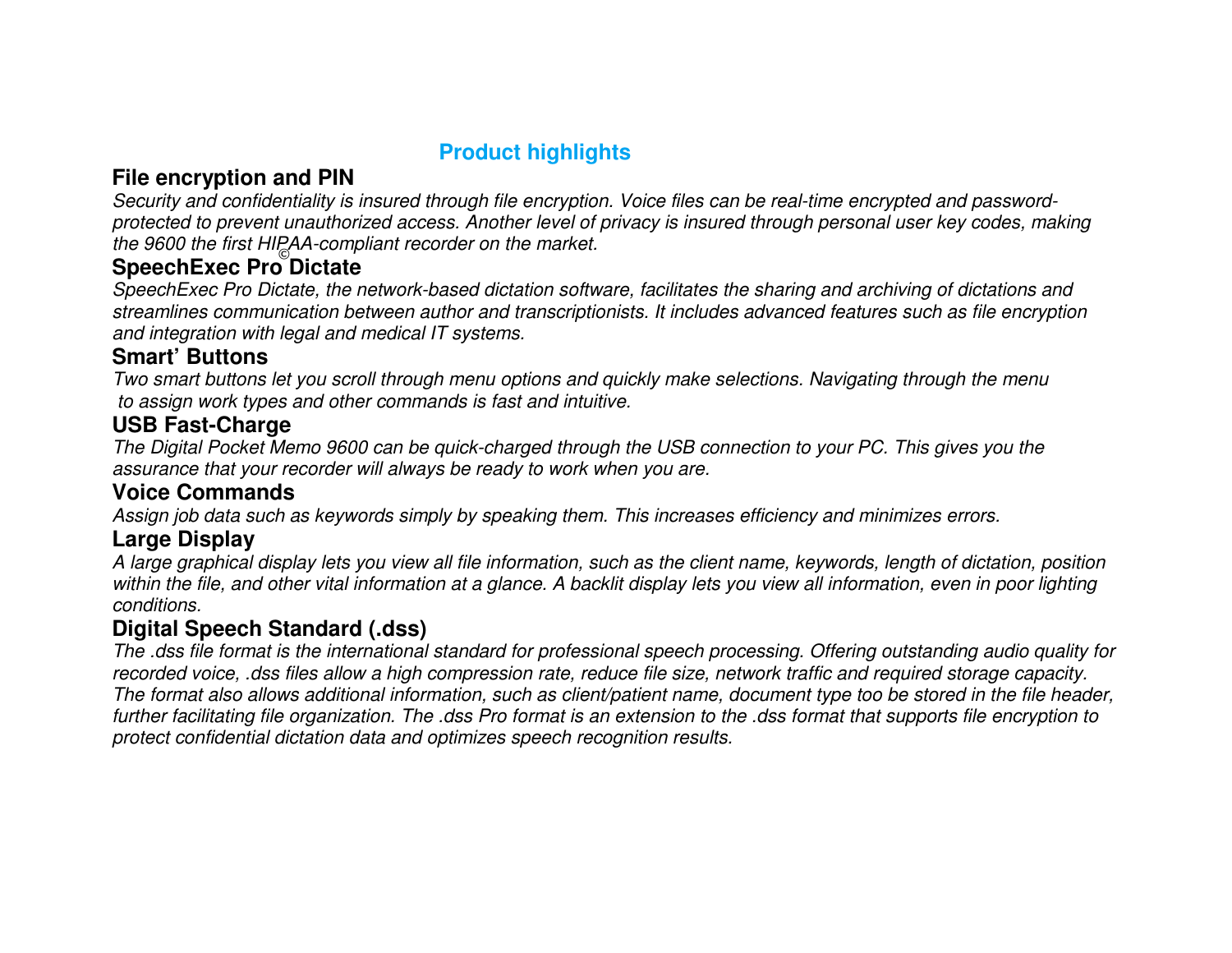### **Robust and ergonomic design**

 The Digital Pocket Memo's asymmetrical and ergonomic design delivers unparalleled user-friendly operation. All buttons are within the sweep-angle of the thumb; a separate on/off switch and the popular 4-position slide switch let you work in the most familiar way.

### **Designed around standards**

 The Digital Pocket Memo is designed around standardized technologies. From SD (or MMC) cards, mini-USB cables, batteries and sockets to the industry-standard .dss file format for speech processing, Philips employs non-proprietary accessories and technologies for the ultimate compatibility.

### **Digital Pocket Memo DPM 9600 with Voice Command--Technical specifications**

#### **Connectivity**

Docking connector: 8-pin female USB: Mini USB 2.0 female (full speed, 12 Mbit/s) DC in: 6 V Microphone: 3.5 mm, impedance 2 kΩ Earphone: 3.5 mm, impedance 8 Ω or more Memory card: Secure Digital (SD) & Multimedia card (MMC) / expansion slot for barcode module

#### **Display**

 Type: TFT-Transreflective Diagonal screen size: 1.71 " / 44 mm Resolution: 128 x 128 pixels Backlight color: white

#### **Recording specifications**

Recording format: DSS / DSS Pro (Digital Speech Standard) Memory type: Secure Digital (SD)/ Multimedia Card (MMC) up to 2 GB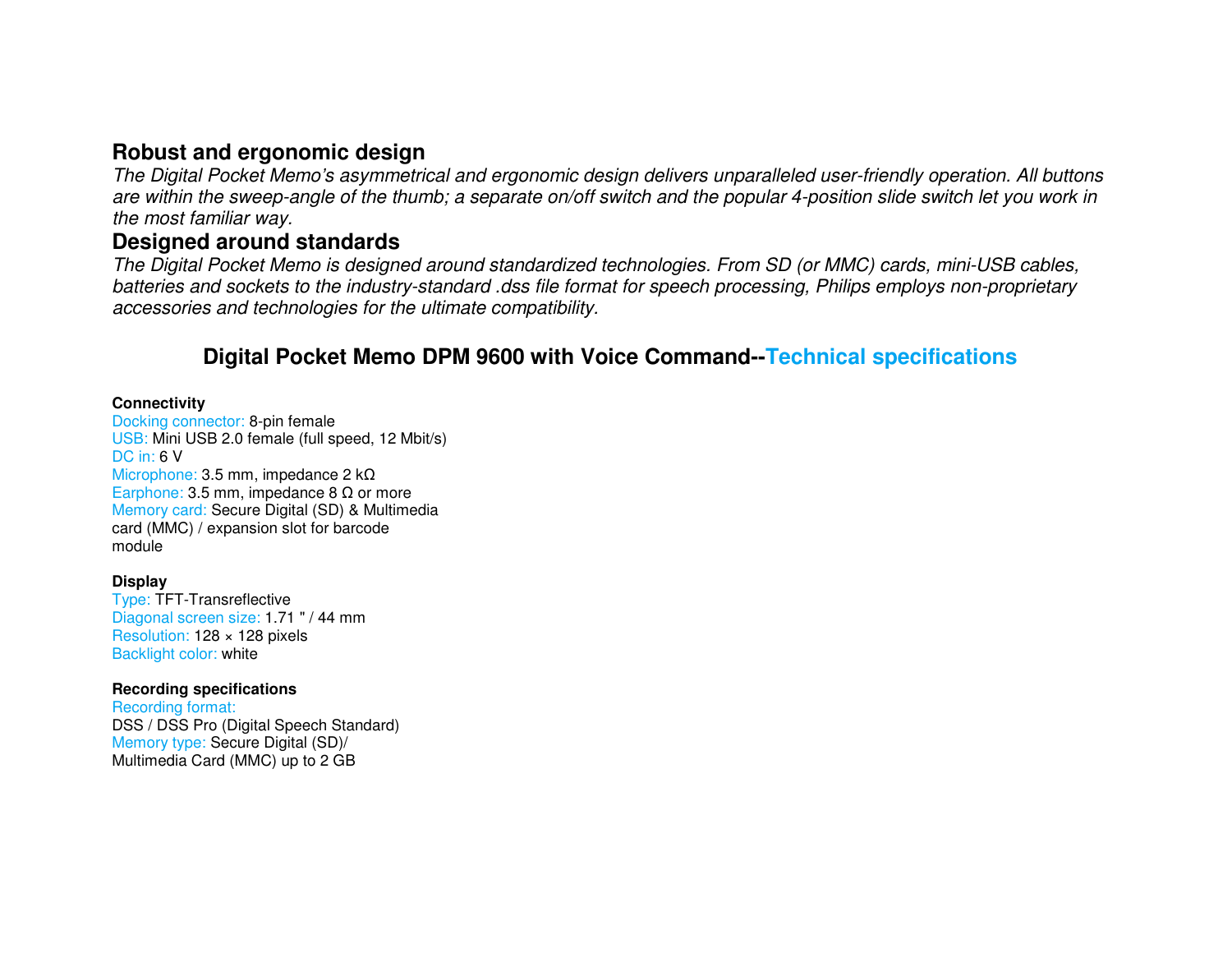#### Recording modes:

Quality Play (QP) Standard Play (SP) Long Play mobile (LPm) Recording time (QP/SP/LP): 10.7 / 21.8 / 32.7 hours with 128 MB card 170 / 349 / 523 hours with 2 GB card Sampling frequency: Quality Play mode: 16 kHz Standard Play mode: 12 kHz Long Play mode: 8 kHz

#### Compression rate:

 Quality Play mode: 26 kbit/s Standard Play mode: 13.5 kbit/s Long Play mode: 9 kbit/s Frequency response:

#### Quality Play mode: 200 to 7 500 Hz Standard Play mode: 200 to 5 500 Hz Long Play mode: 200 to 3 500 Hz

#### **Speaker**

 Built-in: 30 mm round dynamic speaker Output power: 200 mW

#### **Green specifications**

 Compliant to 2002/95/EC (RoHS) Lead-free soldered product

#### **Operation conditions**

 Temperature: 5° - 45° Celsius / 41° - 113° Fahrenheit Humidity: 10 % - 90 %

#### **Power**

Power supply: 6V DC / 850 mA Power consumption: 800 mA maximum (during charging)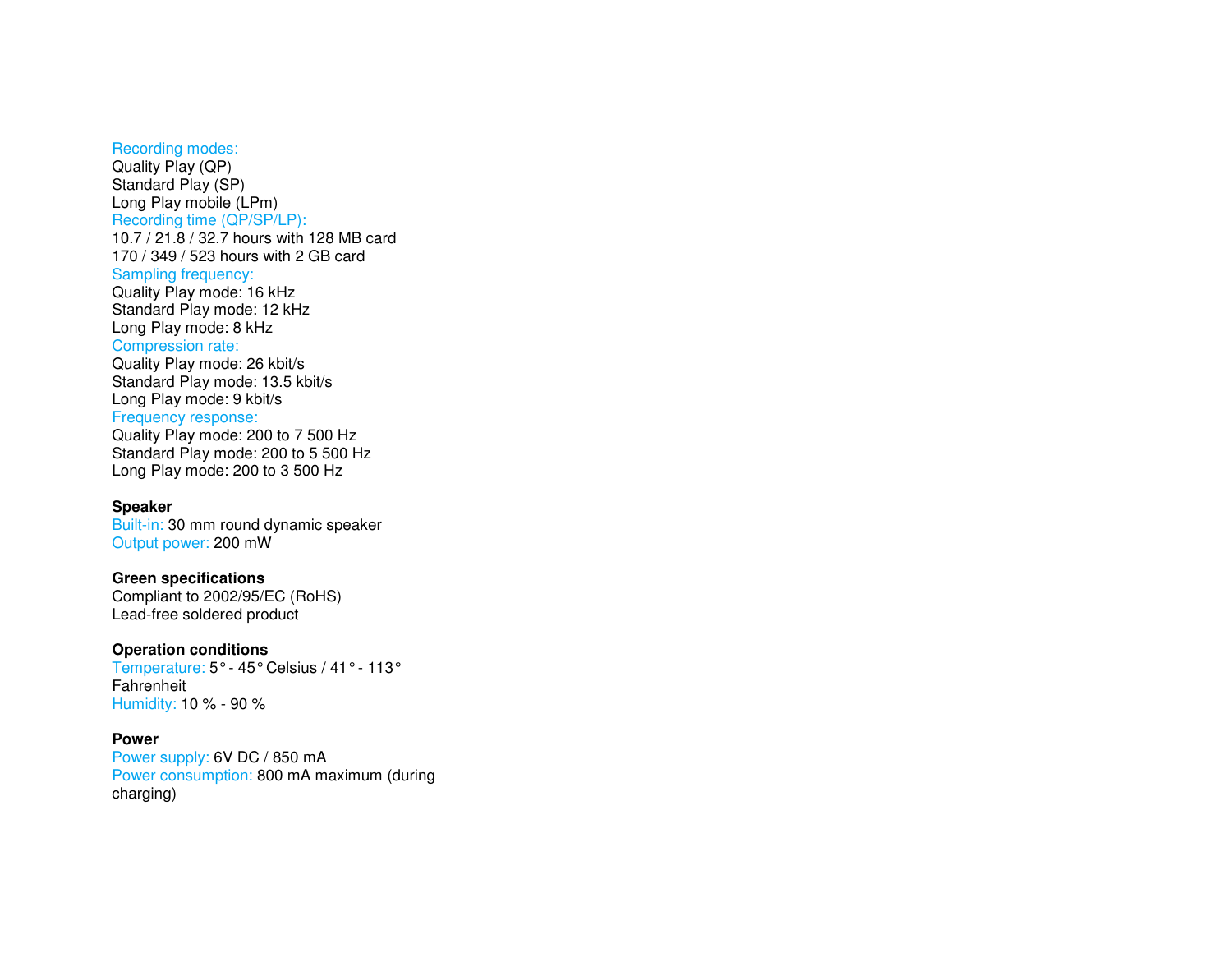#### Battery type: two Philips AAA Ni-MH rechargeable batteries (LFH 9154) or two AAA batteries (LR03 or R03)

Battery life (Standard Play mode):

17 hours (Philips alkaline battery) 15 hours ( Philips Ni-MH rechargeable battery) Charging time (full charge): USB fast charging: 2.5 hours Power supply: 2.5 hours

#### **Specifications**

 Product dimensions (W x D x H): 50 x 116 x 17 mm / 2.0 x 4.6 x 0.7 inch Weight: 106 g / 3.7 oz, including two Philips AAA Ni-MH rechargeable batteries (LFH 9154)

#### **PC requirements (SpeechExec Pro)**

Recommended: Pentium III, 500MHz, 256 MB RAM Hard disk space: 60 MB for SpeechExec, 150 MB for Microsoft .NET 1.1 Framework 1 free USB port Recommended minimum transfer rate for LAN: 100 Mbit/s Operating system: Windows XP (with Service Pack 2), Windows 2000 (with Service Pack 4)

#### **Package contents**

 Digital Pocket Memo Speech Exec Pro dictation software Philips Secure Digital (SD) memory card 2 rechargeable Philips AAA batteries 9154 USB Docking Station 9120 Power supply, USB cable, leather pouch Quick reference guide